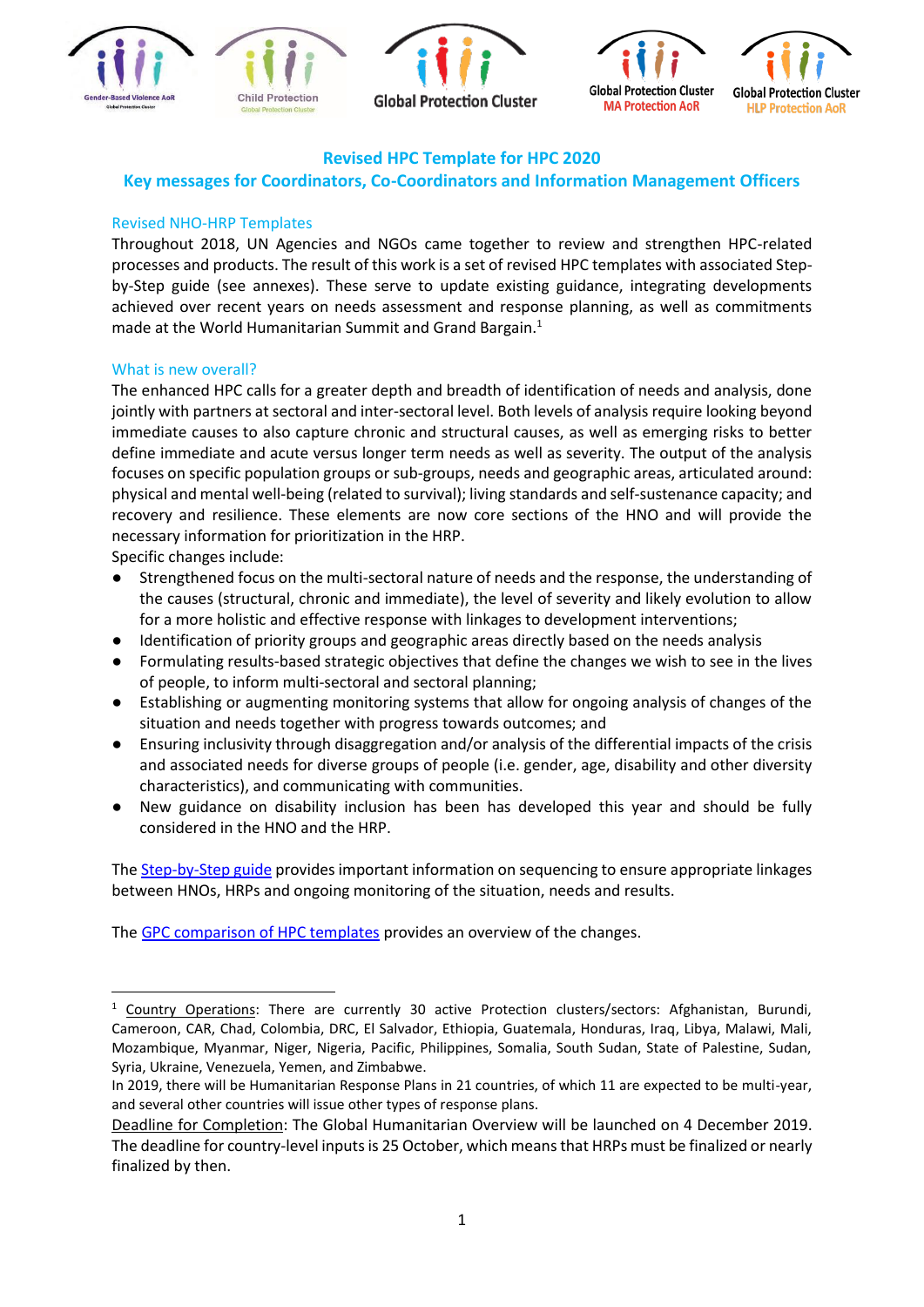







# What changes for the Protection Sector/Chapter?

- **Focus more on joint and holistic analysis & programming**: Engage much earlier than usual to discuss among the PC and AoRs on how to achieve more holistic protection analysis as well as integrated programming. There is need to ensure that this analysis is reflected in all parts of the HNO and HRP, not only in the sectoral chapter but also the general ones.
- **Strengthened focus on the multi-sectoral nature of needs and the response**, the understanding of the causes (structural, chronic and immediate), the level of severity and likely evolution to allow for a more holistic and effective response with linkages to development interventions.
- **Identification of priority groups and geographic areas** directly based on the needs analysis.
- **Formulating results-based strategic objectives** that define the changes we wish to see in the lives of people, to inform multi-sectoral and sectoral planning.
- **Establishing or augmenting monitoring systems** that allow for ongoing analysis of changes of the situation and needs together with progress towards outcomes.
- **Ensuring increased inclusivity through disaggregation** and/or analysis of the differential impacts of the crisis and associated needs for diverse groups of people (i.e. gender, age, disability and other diversity characteristics), and communicating with communities.
- **New guidance on disability inclusion and AoRs** on how to achieve more holistic protection analysis as well as integrated programming. There is need to ensure that this analysis is reflected in all parts of the HNO and HRP, not only in the sectoral chapter but also across the chapeau and more general sections.
- **Increased disaggregation by AoRs**: in the sectoral pages of the HNO (p. 45 of the template) and HRP (p. 43 of the template), there is the possibility to include a dedicated subsection for each AoR existing in the country within the Protection chapter. These sub-sections include an overview of the needs/response as well as AoRs specific indicators related to PIN, people targeted, financial requirements, partners and projects - all to be part of a strong and coherent, overall protection analysis. The new HNO template also allows for inclusion of AoR severity scale maps, if available (p. 43).
- **Standardized data entry in the Response Planning Module (RPM) within the Protection Cluster:**  the new RPM will consistently consolidate data entry within the Protection Sector and establishment of AoRs specific makers (*planned field*).
- **Standardize data entry in the FTS module within the Protection Cluster**: ensure the FTS module systematically includes the specific AoRs involved in the response plan to allow for information breakdown.

# Implication for the field

The revised HPC template will **not** bring significant changes to the way Protection Cluster and AoRs engage in the HRP and HNO process. As in previous years, Coordinators will have to work jointly towards the prioritization of the response based on the joint needs analysis while at the same time strengthening their engagement with other sectors for stronger inter-sectoral analysis and response.

While providing a logical structure and more coherence across countries, the template remains flexible in terms of length/sequencing and it is understood that some components may be shifted, combined, reduced or expanded. Ultimately, operations retain the capacity to design their response plans and to structure their protection chapters based on context and respective capacities.

It is important to note that the rolling out of the new templates and the disaggregation of data will not alone contribute to better response planning and financial reporting, and additional efforts will be required to strengthen field capacity and ensure the staffing needed.